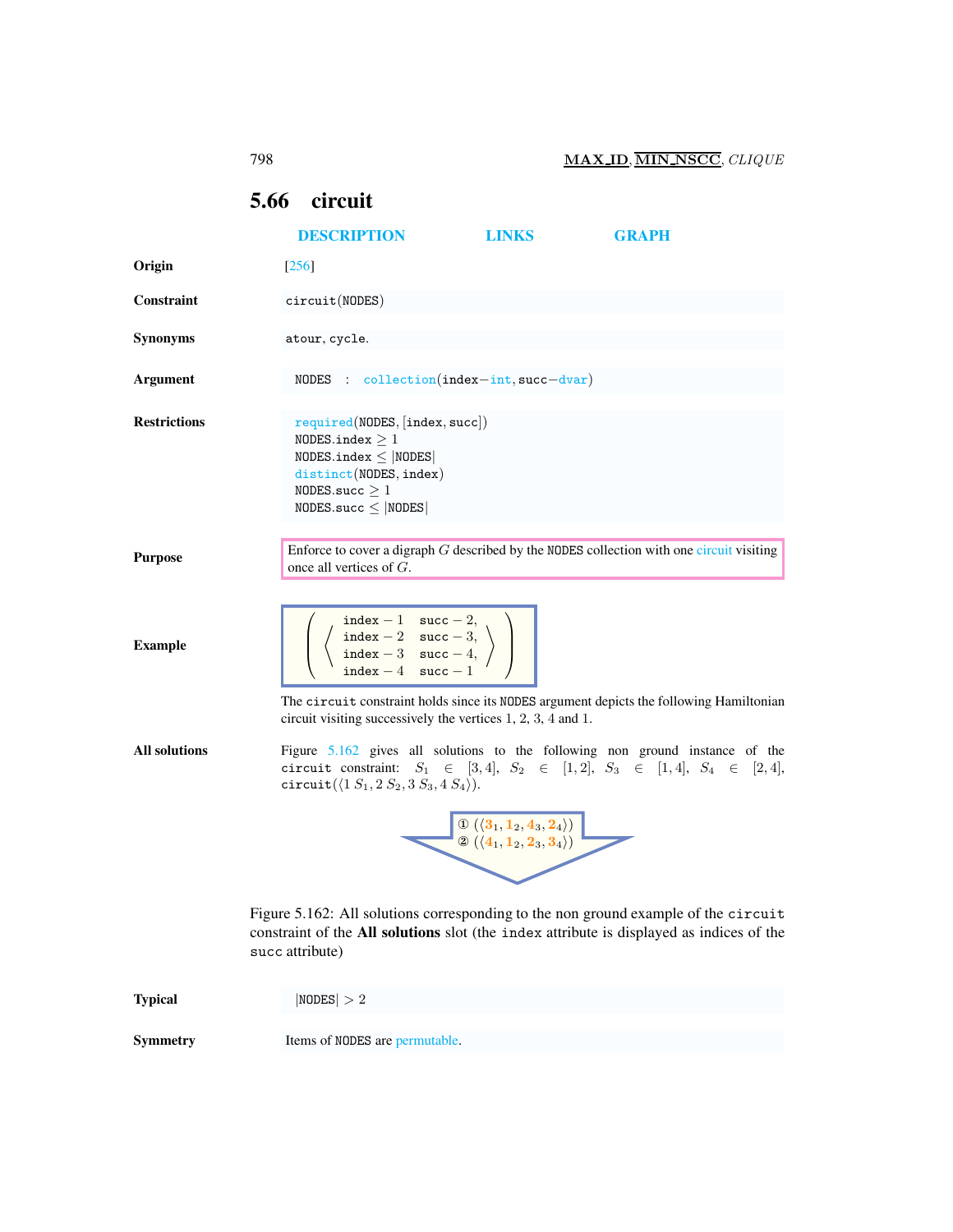## <sup>20030820</sup> 799

**Remark** In the original circuit constraint of **[CHIP](http://www.cosytec.com)** the index attribute was not explicitly present. It was implicitly defined as the position of a variable in a list. Within the context of linear programming [5] this constraint was introduced under the name atour. In the same context [215, page 380] provides continuous relaxations of the circuit constraint. Within the KOALOG constraint system this constraint is called cycle. Algorithm Since all succ variables of the NODES collection have to take distinct values one can reuse the algorithms associated with the alldifferent constraint. A second necessary condition is to have no more than one strongly connected component. Pruning for enforcing this condition can be done by forcing all strong bridges to belong to the final solution, since otherwise the strongly connected component would be broken apart. A third necessary condition is that, if the graph is bipartite then the number of vertices of each class should be identical. Consequently if the number of vertices is odd (i.e., |NODES| is odd) the graph should not be bipartite. Further necessary conditions (useful when the graph is sparse) combining the fact that we have a perfect matching and a single strongly connected component can be found in [381]. These conditions forget about the orientation of the arcs of the graph and characterise new required elementary chains. A typical pattern involving

four vertices is depicted by Figure [5.163](#page-2-0) where we assume that:

- There is an elementary chain between  $c$  and  $d$  (depicted by a dashed edge),
- $\bullet$  b has exactly 3 neighbours.

In this context the edge between  $a$  and  $b$  is mandatory in any covering (i.e., the arc from  $a$ to b or the arc from b to a) since otherwise a small circuit involving b, c and d would be created.

When the graph is planar  $\left[217\right]\left[138\right]$  one can also use as a necessary condition discovered by Grinberg [199] for pruning.

Finally, another approach based an the notion of 1-toughness [116] was proposed in [236] and evaluated for small graphs (i.e., graphs with up to 15 vertices).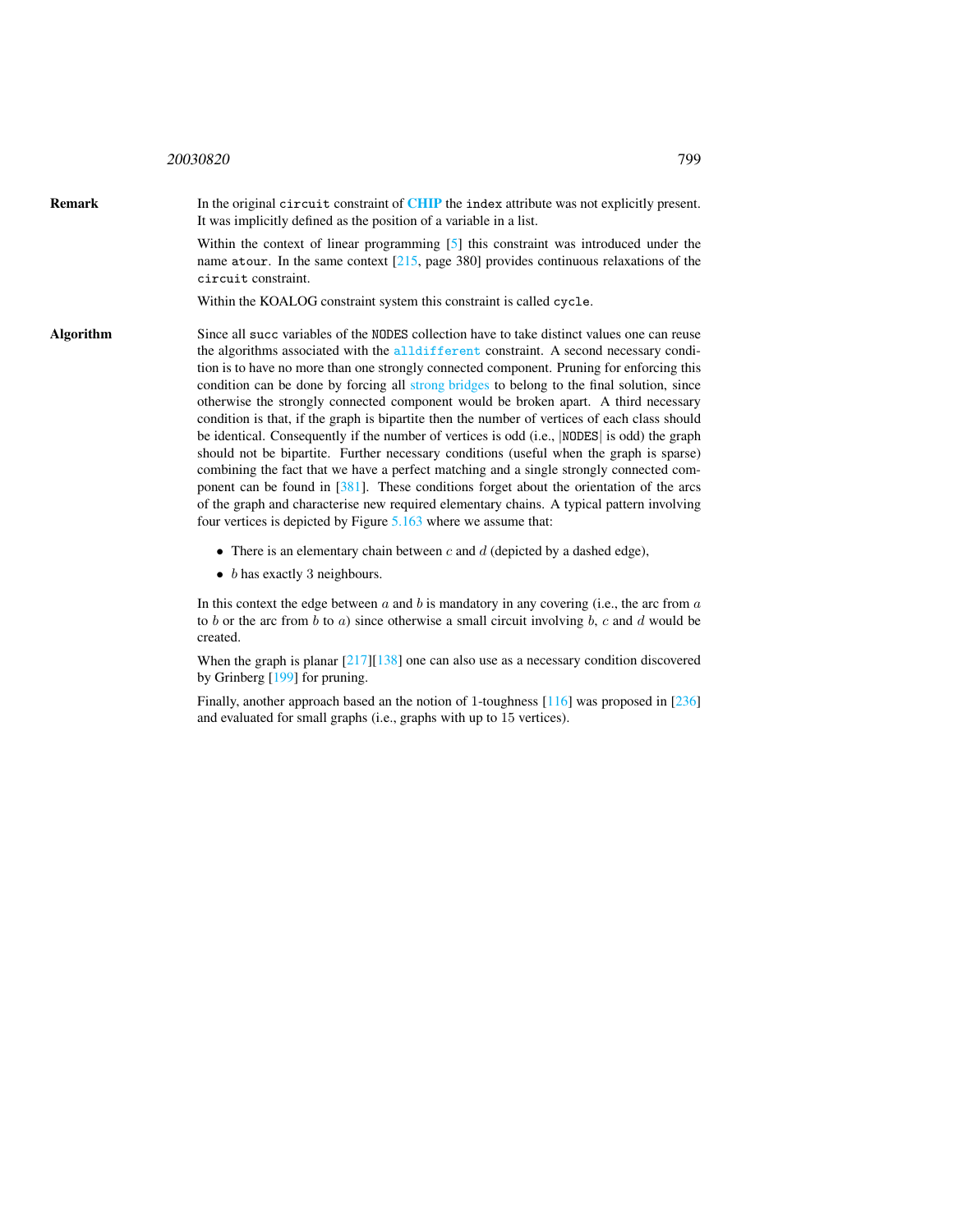

<span id="page-2-0"></span>leads to a contradiction: a small cycle that does not contain vertex a

elementary chain between  $a$  and  $c$ :  $(a, b)$  is kept

Figure 5.163: Reasoning about elementary chains and degrees: if we have an elementary chain between c and d and if b has 3 neighbours then the edge  $(a, b)$  is mandatory.

**Reformulation** Let n and  $s_1, s_2, \ldots, s_n$  respectively denotes the number of vertices (i.e., |NODES|) and the successor variables associated with vertices  $1, 2, \ldots, n$ . The circuit constraint can be reformulated as a conjunction of one domain constraint, two alldifferent constraints, and  $n$  element constraints.

- First, we state an alldifferent  $(s_1,$  $s_2, \ldots, s_n$ ) constraint for enforcing distinct values to be assigned to the successor variables.
- Second, the key idea is, starting from vertex 1, to successively extract the vertices  $t_1, t_2, \ldots, t_{n-1}$  of the circuit until we come back on vertex 1, where  $t_i$  (with  $i \in [2, n -$ 1]) denotes the successor of  $t_{i-1}$ and  $t_1$  the successor of vertex 1. Since we have one single circuit all the  $t_1, t_2, \ldots, t_{n-1}$  should be different from 1. Consequently we state a domain $(\langle t_1, t_2, \ldots, t_{n_1} \rangle, 2, n)$  con-

straint for declaring their initial domains. To express the link between consecutive  $t_i$  we also state a conjunction of  $n$  element constraints of the form:

element $(1, \langle s_1, s_2, \ldots, s_n \rangle, t_1),$ element $(t_1, \langle s_1, s_2, \ldots, s_n \rangle, t_2),$ . . . . . . . . . . . . . . . . . . . . . . . . . . . . . . element $(t_{n-1}, \langle s_1, s_2, \ldots, s_n \rangle, 1)$ .

• Finally we add a redundant constraint for stating that all  $t_i$  (with  $i \in [1, n - 1]$  are distinct, i.e. alldifferent $(\langle t_1, t_2, \ldots, t_{n-1} \rangle)$ .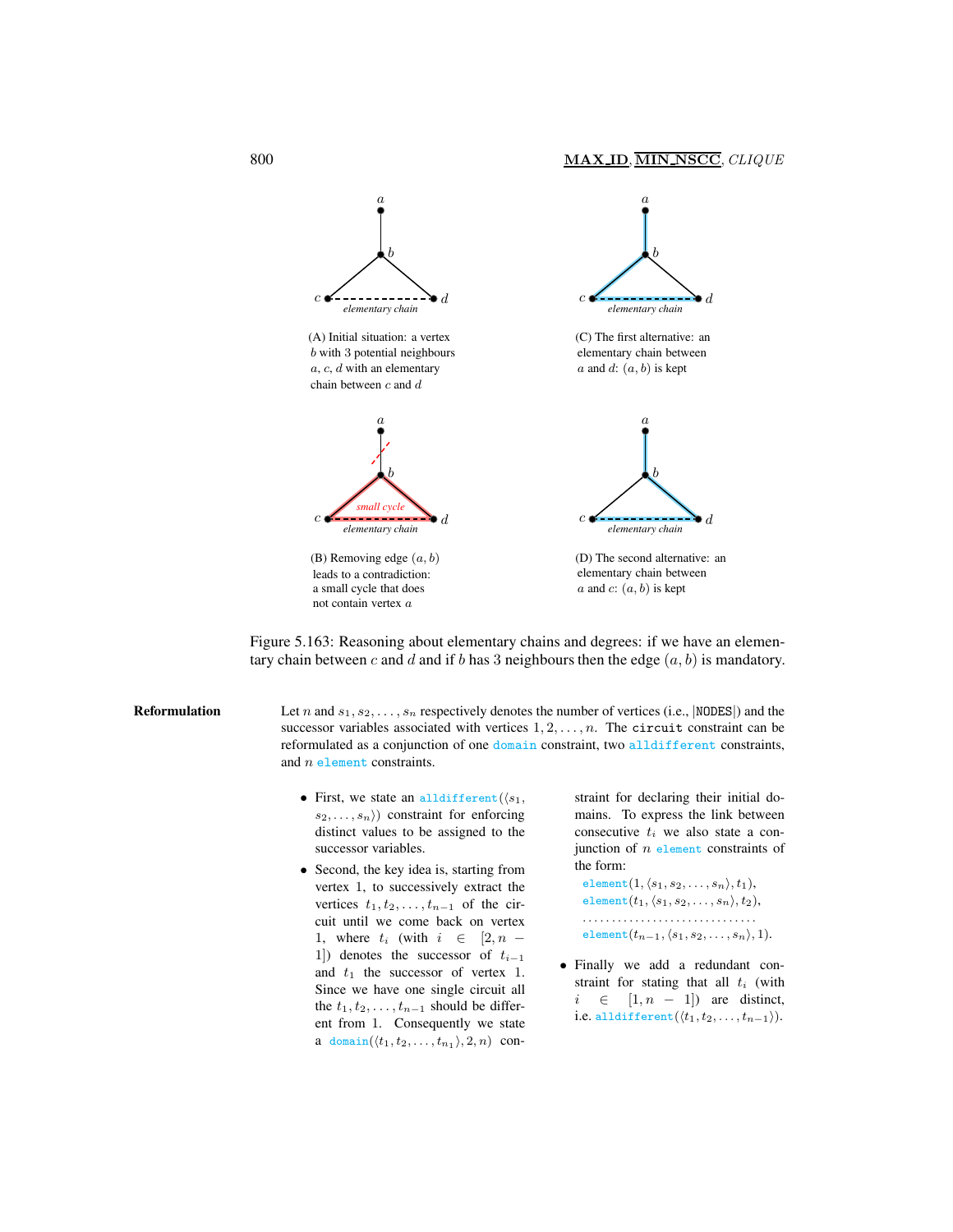

**Counting** 

| Length<br>(n, | ∸ |   |   |    |            |     |      |            | ິ      |
|---------------|---|---|---|----|------------|-----|------|------------|--------|
| Solutions     |   | - | v | 24 | 120<br>-⊷∪ | 720 | 5040 | 40320<br>⊷ | 362880 |

```
Number of solutions for circuit: domains 0..n
```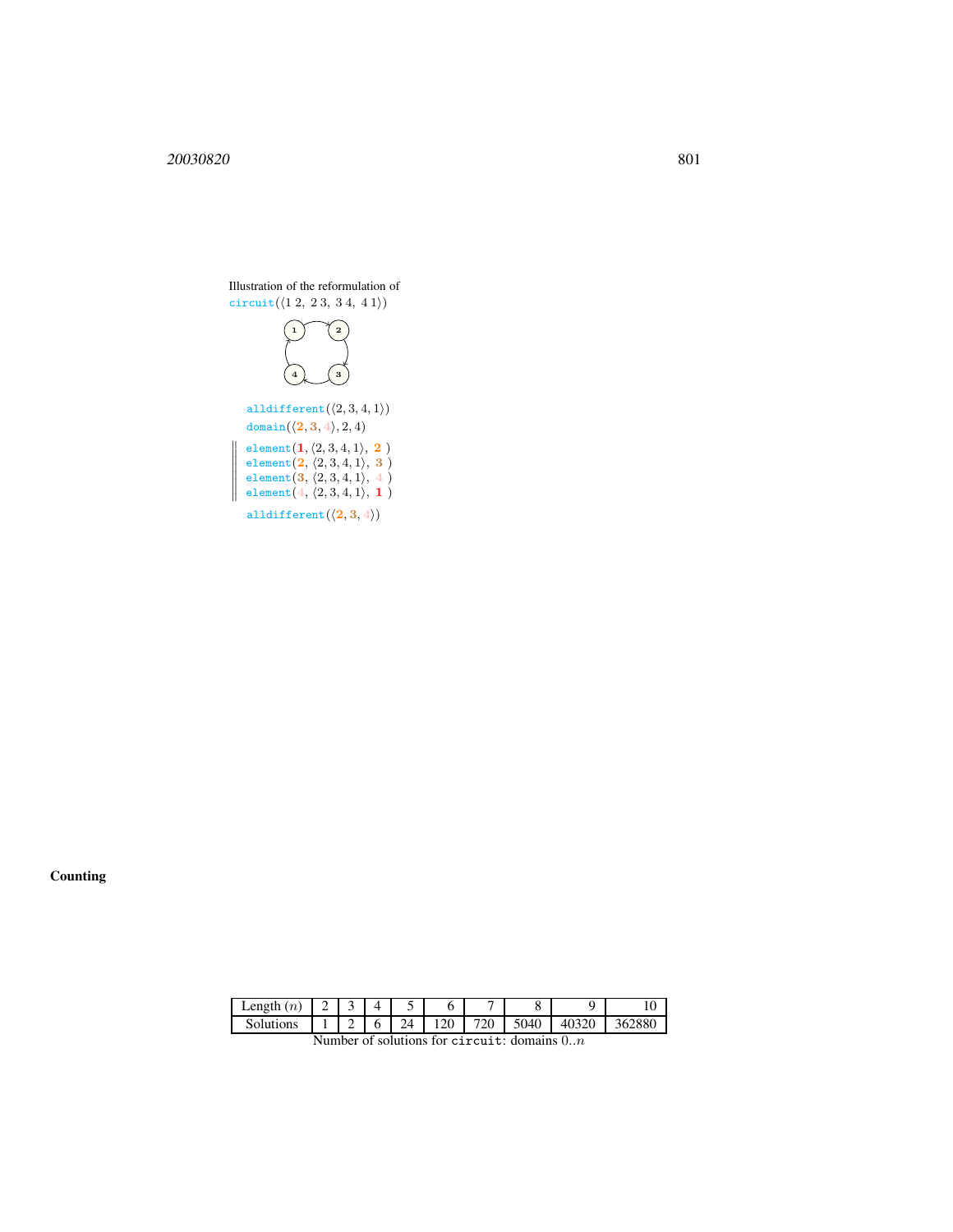



<span id="page-4-0"></span>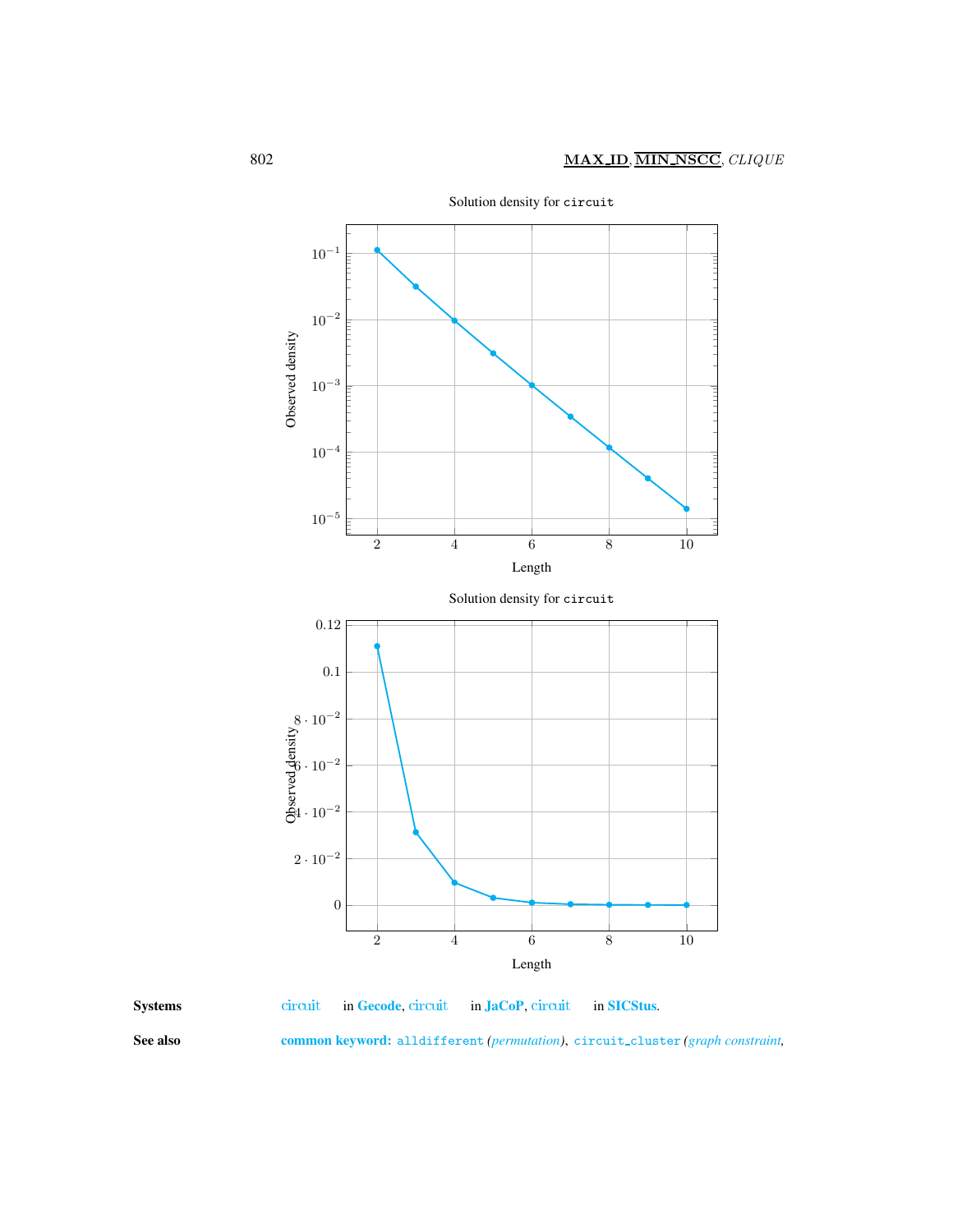## <sup>20030820</sup> 803

|                    | path (graph partitioning constraint,<br>one_succ),<br>one_succ),                                   |  |  |  |  |  |  |
|--------------------|----------------------------------------------------------------------------------------------------|--|--|--|--|--|--|
|                    | proper_circuit (permutation, one_succ), tour (graph partitioning constraint,<br>Hamiltonian).      |  |  |  |  |  |  |
|                    | <b>generalisation:</b> cycle (introduce a variable for the number of circuits).                    |  |  |  |  |  |  |
|                    | implies: alldifferent, proper_circuit, twin.                                                       |  |  |  |  |  |  |
|                    | implies (items to collection): lex_alldifferent.                                                   |  |  |  |  |  |  |
|                    | related: strongly_connected.                                                                       |  |  |  |  |  |  |
| <b>Keywords</b>    | <b>combinatorial object:</b> permutation.                                                          |  |  |  |  |  |  |
|                    | <b>constraint type:</b> graph constraint, graph partitioning constraint.                           |  |  |  |  |  |  |
|                    | <b>filtering:</b> linear programming, planarity test, strong bridge, DFS-bottleneck.               |  |  |  |  |  |  |
|                    | final graph structure: circuit, one_succ.                                                          |  |  |  |  |  |  |
|                    | problems: Hamiltonian.                                                                             |  |  |  |  |  |  |
| Cond. implications | $\bullet$ circuit(NODES)<br>implies cycle(NCYCLE, NODES)<br>when $NCYCLE = 1$ .                    |  |  |  |  |  |  |
|                    | $\bullet$ circuit(NODES)<br>with $ NODES  > 1$<br><b>implies</b> derangement (NODES).              |  |  |  |  |  |  |
|                    | $\bullet$ circuit(NODES)<br>with $ NODES  > 1$<br><b>implies</b> $k$ -alldifferent (VARS : NODES). |  |  |  |  |  |  |
|                    | $\bullet$ circuit(NODES)<br>implies permutation (VARIABLES : NODES).                               |  |  |  |  |  |  |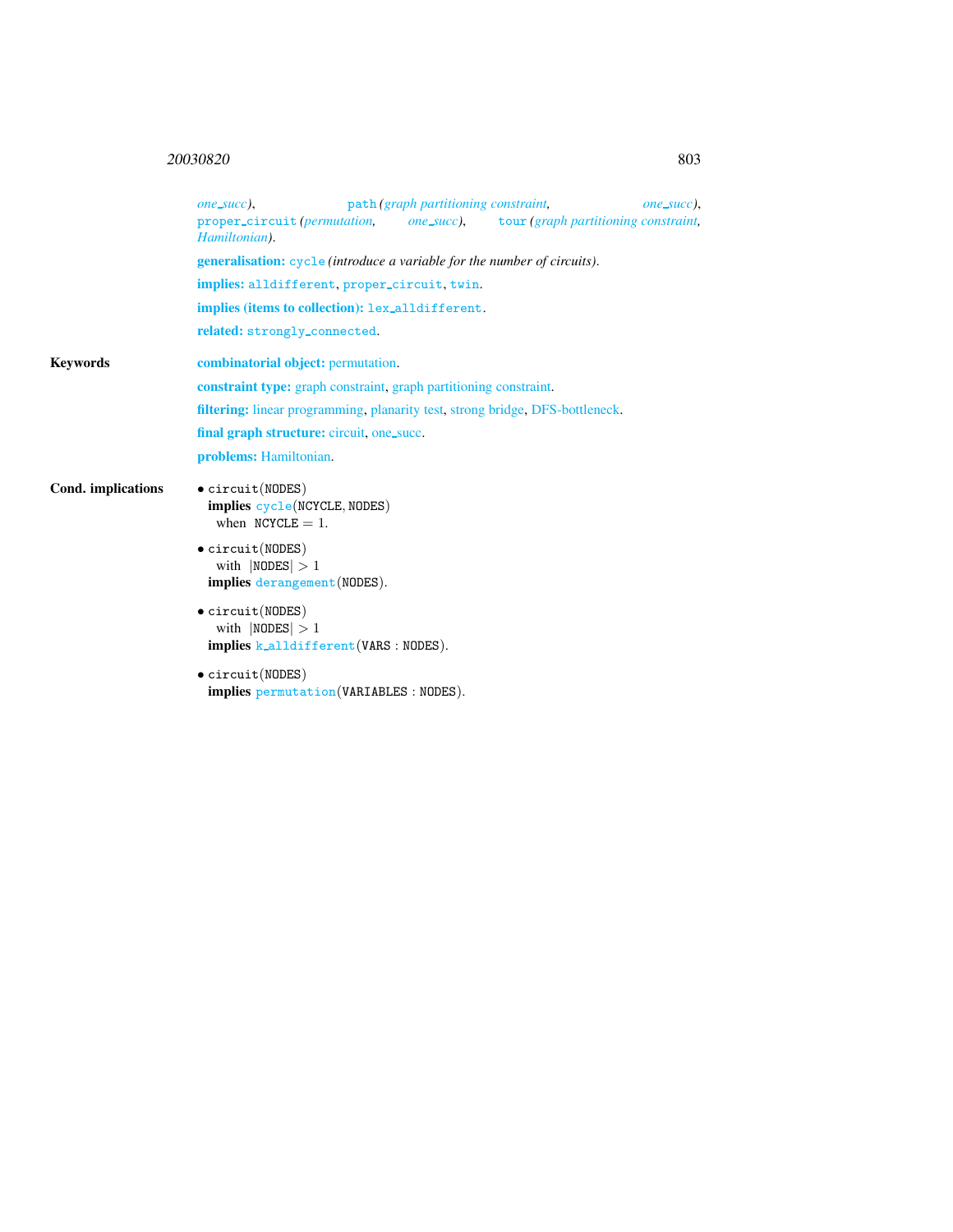| Arc input(s)        | NODES                                                                                      |
|---------------------|--------------------------------------------------------------------------------------------|
| Arc generator       | $CLIQUE \rightarrow collection(nodes1, nodes2)$                                            |
| Arc arity           | $\overline{2}$                                                                             |
| Arc constraint(s)   | $nodes1.succ = nodes2.index$                                                               |
| Graph property(ies) | $\bullet$ MIN_NSCC=  NODES <br>$\bullet$ MAX_ID $\leq$ 1                                   |
| Graph class         | <b>ONE_SUCC</b>                                                                            |
| Graph model         | The first graph property enforces to have a single strongly connected component containing |

|NODES| vertices. The second graph property imposes to only have circuits. Since each vertex of the final graph has only one successor we do not need to use set variables for representing the successors of a vertex.

Parts (A) and (B) of Figure [5.164](#page-6-1) respectively show the initial and final graph associated with the Example slot. The circuit constraint holds since the final graph consists of one circuit mentioning once every vertex of the initial graph.



<span id="page-6-1"></span>Figure 5.164: Initial and final graph of the circuit constraint

<span id="page-6-0"></span>